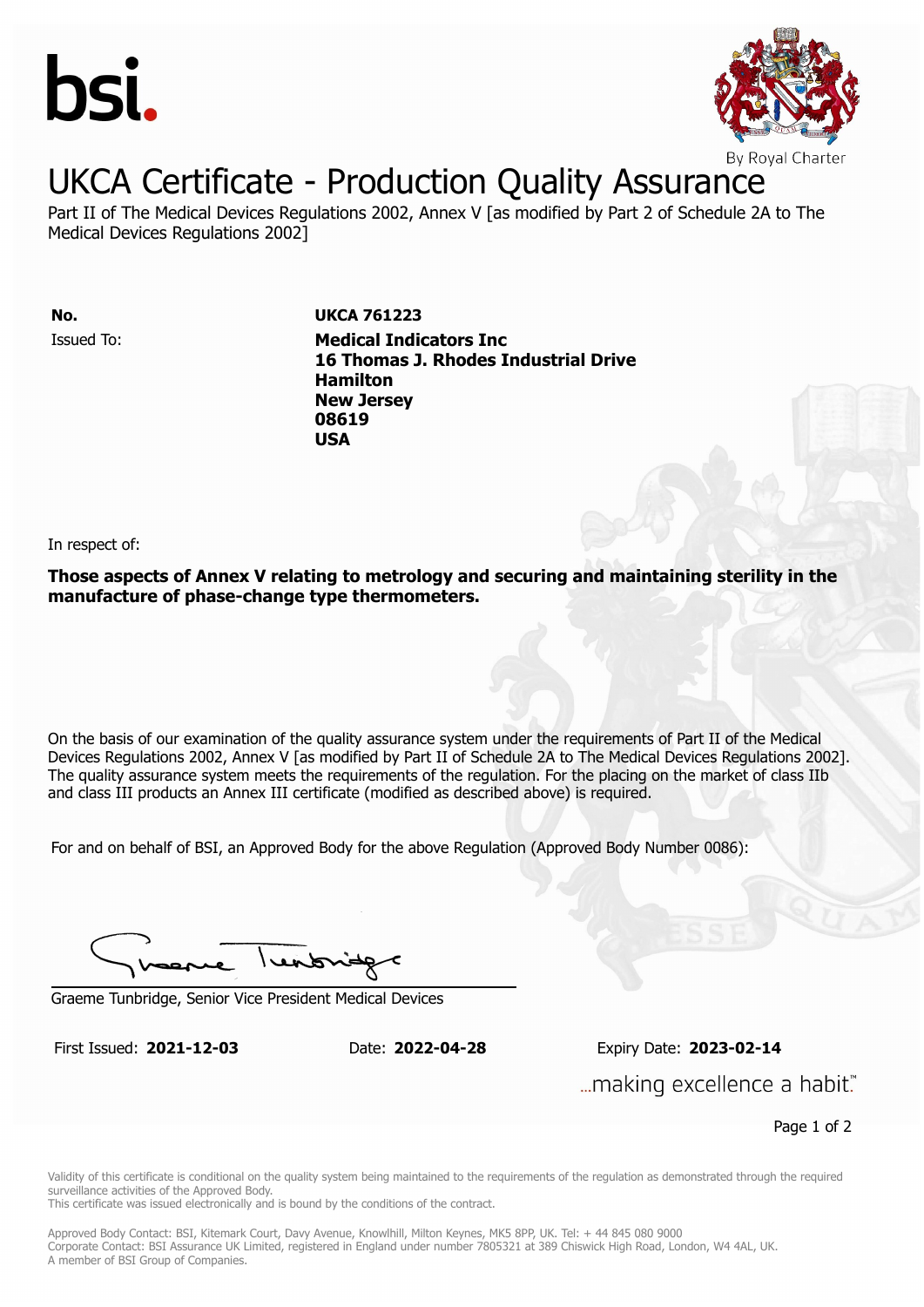



## UKCA Certificate - Production Quality Assurance

#### **Supplementary Information to UKCA 761223**

Issued To: **Medical Indicators Inc 16 Thomas J. Rhodes Industrial Drive Hamilton New Jersey 08619 USA**

| <b>Number</b> | <b>Device Name</b> | Intended purpose per IFU |  |
|---------------|--------------------|--------------------------|--|
| Class Is, Im  |                    |                          |  |
| MD 0104       | Phase change type  | ---                      |  |
|               | thermometer        |                          |  |

First Issued: **2021-12-03** Date: **2022-04-28** Expiry Date: **2023-02-14** ... making excellence a habit."

Page 2 of 2

Validity of this certificate is conditional on the quality system being maintained to the requirements of the regulation as demonstrated through the required surveillance activities of the Approved Body.

This certificate was issued electronically and is bound by the conditions of the contract.

Approved Body Contact: BSI, Kitemark Court, Davy Avenue, Knowlhill, Milton Keynes, MK5 8PP, UK. Tel: + 44 845 080 9000 Corporate Contact: BSI Assurance UK Limited, registered in England under number 7805321 at 389 Chiswick High Road, London, W4 4AL, UK. A member of BSI Group of Companies.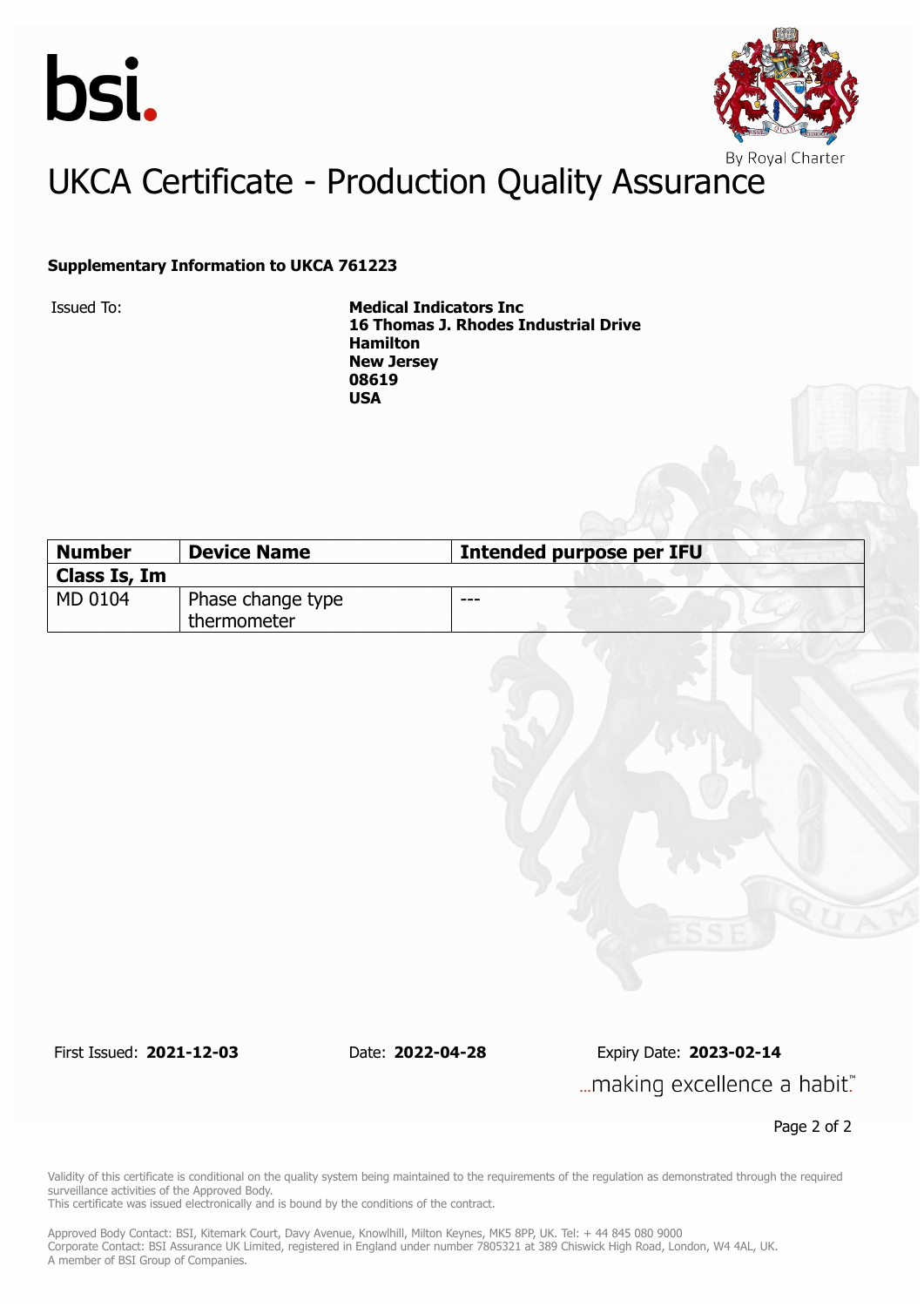



### UKCA Certificate - Production Quality Assurance

Part II of The Medical Devices Regulations 2002, Annex V [as modified by Part 2 of Schedule 2A to The Medical Devices Regulations 2002]

#### List of Critical Subcontractors and Crucial Suppliers

Recognised as being involved in services related to the products covered by:

Certificate No: **UKCA 761223**

Date: **2022-04-28**

Issued To: **Medical Indicators Inc 16 Thomas J. Rhodes Industrial Drive Hamilton New Jersey 08619 USA**

**Subcontractor: Service(s) supplied**

**UK Responsible Person**

Advena Limited Pure Offices Plato Close Warwick CV34 6WE United Kingdom

Sterigenics US, LLC 108 Lake Denmark Road Rockaway New Jersey 07866 USA

**Radiation (Gamma Sterilization)**

... making excellence a habit."

Page 1 of 1